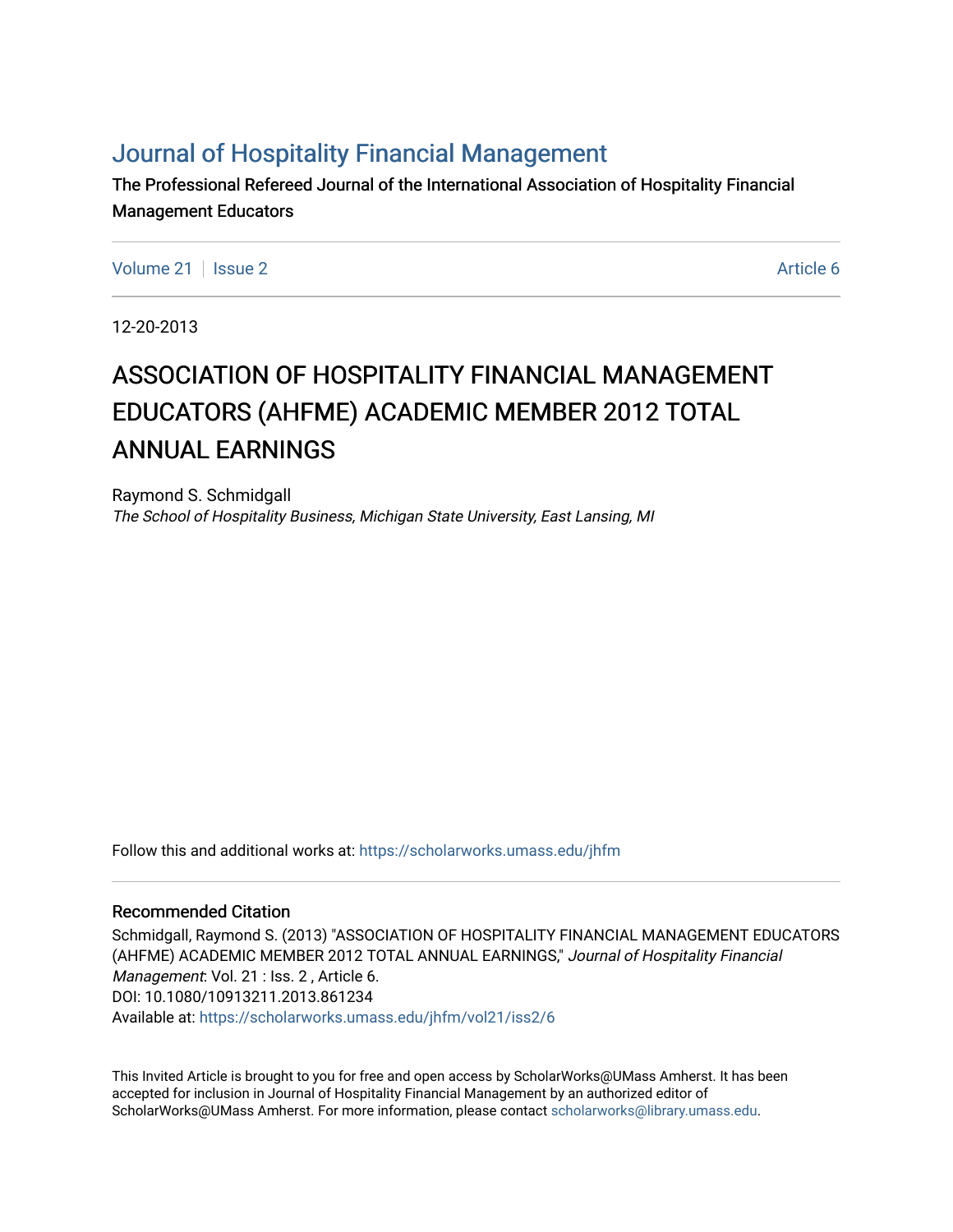### ASSOCIATION OF HOSPITALITY FINANCIAL MANAGEMENT EDUCATORS (AHFME) ACADEMIC MEMBER 2012 TOTAL ANNUAL EARNINGS

Raymond S. Schmidgall

The School of Hospitality Business, Michigan State University, East Lansing, MI

ABSTRACT. This study uses survey research to determine the 2012 annual earnings of hospitality financial management educators. Forty-two percent of AHFME members affiliated with educational institutions responded. Survey results show that for 2012, annual base salaries of AHFME members ranged from \$65,000 to \$221,000. The lowest-paid member was an associate professor and the highest-paid member, a full professor. Many respondents supplemented their base salaries by teaching during summer school or consulting or both. The total annual earnings of AHFME members ranged from \$70,000 to \$338,000. Survey results also show that hospitality financial management educators appear to be more highly compensated than the average college professor.

#### THE 2012 SURVEY

Financial management educators are respected as teachers and researchers, but how well are they paid by their institutions? Further, how much additional income do they earn from their employers beyond their annual salaries? What are their external earnings? How have their total earnings changed over the past several years? How satisfied are they with their salaries, their positions, and their professional careers? In order to determine answers to these questions and others, a questionnaire was mailed to the 60 educator members of AHFME in April 2013. This article is based on the answers of the 25 (42%) members who responded.

Table 1 reflects selected characteristics of the respondents. The groups of respondents by faculty rank were ten professors, nine associate professors, and six assistant professors. Nine (36%) of the respondents are administrators of hospitality programs. The locations of the respondents' academic units were separate colleges or schools, colleges of business and human ecology, and other colleges. The highest degree granted by the universities of the

respondents for the hospitality discipline ranged from a bachelor's degree (28%) and master's degree (44%) to a PhD (28%).

Other characteristics of respondents included the following:

- . Sixty-four percent of the respondents were employed by public universities; 36% were employed by private universities.
- . Twelve percent of the respondents were female; 88% were male.
- The specializations of respondents included three in accounting (12%), ten in finance (40%), and the remaining twelve (48%) in other areas. Other areas of expertise indicated by AHFME members include real estate, information technology, tourism, and marketing.
- . Twenty-three (92%) respondents have earned a PhD.

One respondent had earned a Certified Public Accountant (CPA), three the Certified Hospitality Accountant Executive (CHAE), four the Certified Hospitality Educator (CHE), and three members had other professional certifications

Address correspondence to Raymond S. Schmidgall, PhD, CPA, Hilton Hotels Professor, The School of Hospitality Business, Michigan State University, 645 N. Shaw Lane, 240 Eppley, East Lansing, MI 48824, USA. Email: schmidga@bus.msu.edu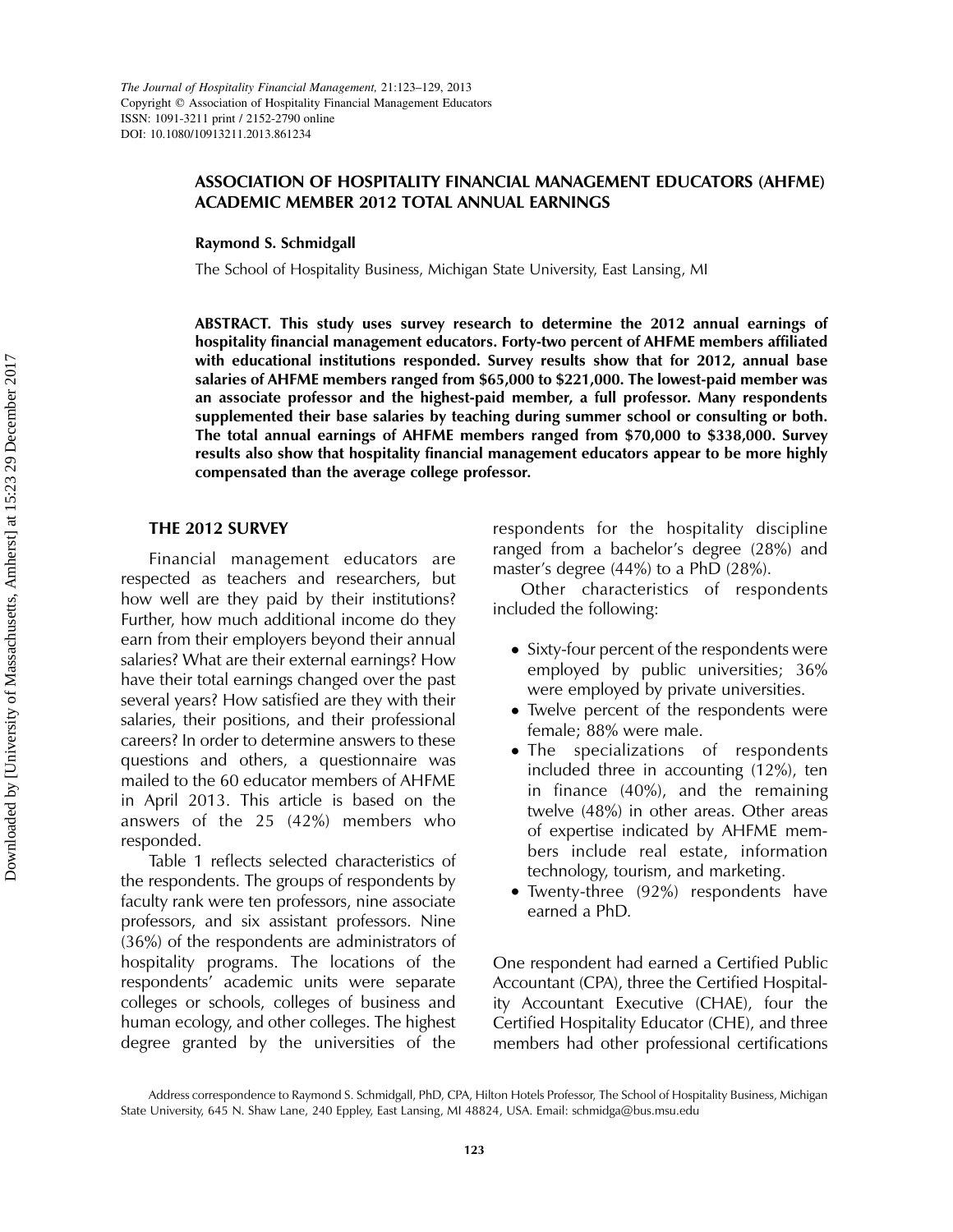| TABLE 1. Selected Characteristics of the Respondents |  |
|------------------------------------------------------|--|
|------------------------------------------------------|--|

| Part A                            |      |
|-----------------------------------|------|
| <b>Faculty Rank</b>               |      |
| Assistant Professor               | 24%  |
| Associate Professor               | 36%  |
| Professor                         | 40%  |
| Total                             | 100% |
| Part B                            |      |
| Department Location               |      |
| <b>Business College</b>           | 48%  |
| Human Ecology College             | 8%   |
| Separate College                  | 32%  |
| Other                             | 12%  |
| Total                             | 100% |
| Part C                            |      |
| <b>Highest Hospitality Degree</b> |      |
| Bachelor's                        | 28%  |
| Master's                          | 44%  |
| PhD                               | 28%  |
| Total                             | 100% |

such as Certified Hospitality Technology Professional (CHTP) and Certified Management Accountant (CMA).

Respondents, on average, have been with their current institutions 9 years. Eight (32%) have fewer than 5 years with their current institutions and six (24%) have 20 or more years. Five (20%) have 5 to 10 years of experience and six (24%) have between 11 and 20 years of experience. The average duration of employment with education organizations was 15 years; thus, on average, respondents have been with their current institutions for 60% of their educational careers. AHFME members were queried regarding their years of industry experience. Responses ranged from 1 year (one respondent) to 25 years. The median response was 9 years. Six (24%) reported 10 to 15 years, and seven (28%) reported more than 15 years.

#### Salaries

The annual salaries of responding AHFME members, excluding additional university compensation such as summer school pay, ranged from \$65,000 to \$221,000. The mean average salary was \$126,376, and the largest group of respondents (seven, or 28%) received greater than \$160,000, as shown in Table 2.

As shown in Table 3, the range of mean average annual salaries varies from \$84,783 for

TABLE 2. Annual Salaries of AHFME Members

| Salary Levels         | Number of Respondents | $\%$ |
|-----------------------|-----------------------|------|
| $<$ \$80,000          | 5                     | 20%  |
| $$80,001 - $100,000$  | 4                     | 16%  |
| $$100,001 - $120,000$ | 5                     | 20%  |
| $$120,001 - $140,000$ | 3                     | 12%  |
| $$140,001 - $160,000$ | 1                     | 4%   |
| $>$ \$160,000         | 7                     | 28%  |
| <b>Total</b>          | 24                    | 100% |

assistant professor to \$165,000 for full professors. Nine respondents, who indicated that they were administrators, reported salaries ranging from \$95,700 to \$221,000 with a mean of \$153,411.

The range and average salary by the location of respondents' academic units are shown in Table 4.

Based on the above tabulation, the range of average salaries by the location of academic unit is \$20,213. AHFME members in colleges of human ecology (only two respondents) earn the highest average salaries, whereas those faculty whose hospitality programs are located in business colleges have the lowest average salaries. Average annual salaries of faculty in human ecology colleges and separate colleges are above \$122,000.

The ranges and averages of salaries by specialization are shown in Table 5. Ten AHFME members reported specializing in finance. Three reported accounting, and twelve respondents identified other areas. Of the major areas of specialization, the higher average salary is paid to faculty specializing in areas other than accounting and finance.

#### Satisfaction

Respondents were queried with regard to their levels of satisfaction with their annual salaries, their current positions, and their professional careers. First, six (24%) indicated that they were very satisfied with their annual salaries, whereas 17 (68%) revealed that they were reasonably satisfied. The remaining two (8%) indicated dissatisfaction. Clearly, the majority of AHFME respondents are satisfied with their salaries. Thirteen respondents (52%)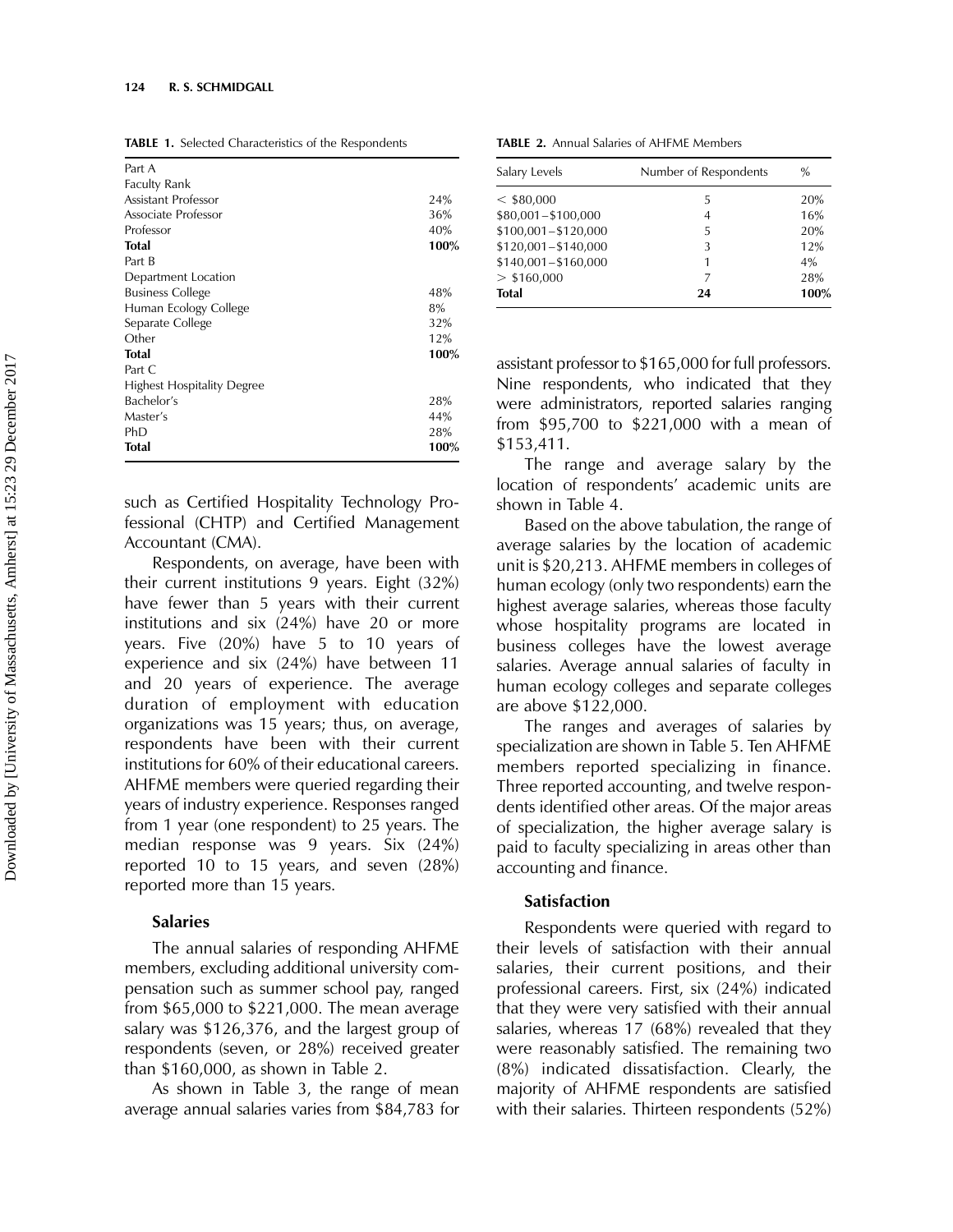| Rank                | Number of Respondents | Range               | Mean      |
|---------------------|-----------------------|---------------------|-----------|
| Assistant Professor |                       | \$65,000-\$105,000  | \$84,783  |
| Associate Professor |                       | \$70,000-\$208,000  | \$116,856 |
| Professor           | 10                    | \$100,000-\$221,000 | \$165,000 |
| Administrators      |                       | \$95,700-\$221,000  | \$153,411 |

TABLE 3. Average Salary by Faculty Rank

TABLE 4. Salaries by Location of Academic Unit

| Location         | Number of Respondents | Range              | Mean      |
|------------------|-----------------------|--------------------|-----------|
| Business college | 12                    | \$68,000-\$221,000 | \$119,600 |
| Human ecology    | ∸                     | \$70,000-\$220,000 | \$139,813 |
| Separate college |                       | \$65,000-\$180,000 | \$122,500 |
| Other colleges   |                       | \$95,700-\$165,000 | \$120,213 |

TABLE 5. Salary by Specialization

| Specialization | Number of Respondents | Range              | Mean      |
|----------------|-----------------------|--------------------|-----------|
| Accounting     |                       | \$78,000-\$172,000 | \$109,667 |
| Finance        | 10                    | \$70,000-\$208,000 | \$122,990 |
| Other          |                       | \$65,000-\$221,000 | \$133,375 |

indicated that they were very satisfied with their current positions and12 (48%) were reasonably satisfied. With regard to their careers, 16 respondents (64%) indicated that they were very satisfied, whereas 9 (36%) indicated that they were reasonably satisfied. Therefore, overall, the percentage of respondents who were either very or reasonably satisfied with their annual salaries, current positions, and professional careers, were 92%, 100%, and 100%, respectively. As a whole, this appears to be a fairly well-satisfied group of educators!

#### Additional Compensation

Sixteen of the respondents (64%) indicated that they received additional compensation from their universities. This compensation for12 of the 16 was for individuals on a 9- or 10 month contract who were paid additionally for teaching summer school. The summer school compensation ranged from \$2,500 to \$30,000. The average (mean) summer school compensation was \$12,567 and the median amount was \$10,500. Eight respondents were paid by their universities on an overload basis that ranged from \$6,000 to \$50,000. Another four respondents received "other compensation" from their universities. These amounts ranged from \$8,000 to \$25,000. Some examples of this other compensation included pay for research and seminars. The total additional income received by the 16 AHFME members from their universities ranged from \$6,500 to \$72,000. More details are provided in Table 6.

#### External Earnings

AHFME members were further queried regarding their earnings from sources external to their institutions. Choices included on the questionnaire were honorariums, royalties, consulting fees, and other. Table 7 contains a summary of members' responses. Royalties and consulting were the most common sources of noninstitutional income; 11 members (44%) earned additional income in these two ways. The mean average royalties and consulting income were \$16,518 and \$18,545. Seven members reported honoraria and three reported other. In total, 14 (56%) of the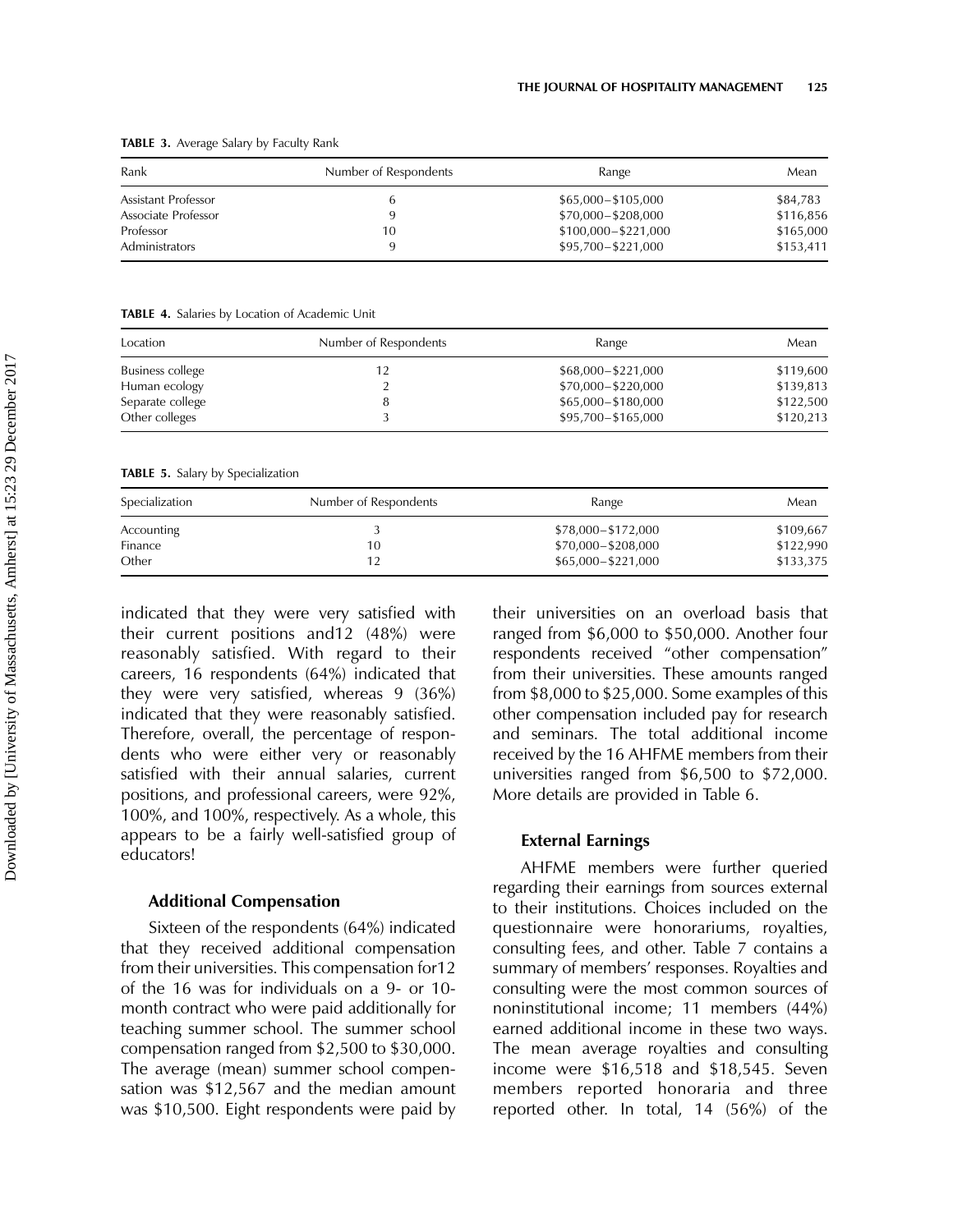TABLE 6. Internal Earnings

| Type of Income | Number of Respondents | Range              | Median   | Mean     |
|----------------|-----------------------|--------------------|----------|----------|
| Summer school  | 12                    | $$2,500 - $30,000$ | \$10,500 | \$12,567 |
| Overload       | 8                     | $$6,000 - $50,000$ | \$9,800  | \$19,700 |
| Other          | 4                     | \$8,000-\$25,000   | \$9,250  | \$12,875 |
| All Sources    | 16                    | $$6,500 - $72,000$ | \$18,150 | \$22,494 |

TABLE 7. External Earnings

| Type of Income | Number of Respondents | Range              | Median   | Mean     |
|----------------|-----------------------|--------------------|----------|----------|
| Honoraria      |                       | $$500 - $10,500$   | \$2,000  | \$4,143  |
| Royalties      | 11                    | \$1,000-\$50,000   | \$3,000  | \$16,518 |
| Consulting     | l 1                   | $$2,000 - $60,000$ | \$10,000 | \$18,545 |
| Other          |                       | \$5,000-\$30,000   | \$20,000 | \$18,333 |
| All Sources    | 14                    | \$1,200-\$80,000   | \$23,000 | \$30,764 |

AHFME members earned income from external sources, ranging from \$1,200–\$80,000. The mean average external earnings for respondents reporting external earnings was \$30,764 and the median average was \$23,000.

#### Total Earnings

The average annual total earnings of reporting AHFME members is \$159,560. The range of total earnings is \$70,000 to \$338,000. Table 8 reveals the total average earnings of AHFME members by faculty rank. As expected, full professors have the highest total earnings of the three faculty rankings. The difference between the average total earnings for assistant professors of \$101,117 and full professors'

average earnings of \$208,870 is \$107,753. AHFME members who are full professors earn an average of 107% more than assistant professors. However, this research, conducted over 23 years, also suggests that as assistant professors earn their rank, much larger paychecks will come!

A comparison of the average salary by faculty rank and total earnings by rank is shown in Table 9.

The higher the faculty rank, the larger the dollar difference between the average (mean) base salary and total earnings. The differences as shown above are in both absolute and relative terms. Assistant professors on the average earn \$16,334 more than their base

TABLE 8. Total Earnings by Faculty Rank

| <b>Faculty Rank</b>   | Number of Respondents | Range of Total Earnings | Median    | Mean      |
|-----------------------|-----------------------|-------------------------|-----------|-----------|
| Assistant Professor   |                       | \$71,500-\$166,500      | \$92.850  | \$101,117 |
| Associate Professor   |                       | \$70,000-\$338,000      | \$146,363 | \$143,753 |
| Professor             | 10                    | \$100,000 - \$307,000   | \$198,500 | \$208,870 |
| <b>Administrators</b> | ч                     | \$95,700-\$338,000      | \$192,000 | \$198,467 |

TABLE 9. Comparison of Average Salaries and Total Earnings by Faculty Rank

|                     | Average Base Salary | Average Total Earnings | Diff. \$ | Diff. % |
|---------------------|---------------------|------------------------|----------|---------|
| Assistant Professor | \$84,783            | \$101,117              | \$16,334 | 19%     |
| Associate Professor | \$116,856           | \$143,733              | \$26,877 | 23%     |
| Professor           | \$165,000           | \$208,870              | \$43,870 | 27%     |
| Administrators      | \$153,411           | \$198,467              | \$45,056 | 29%     |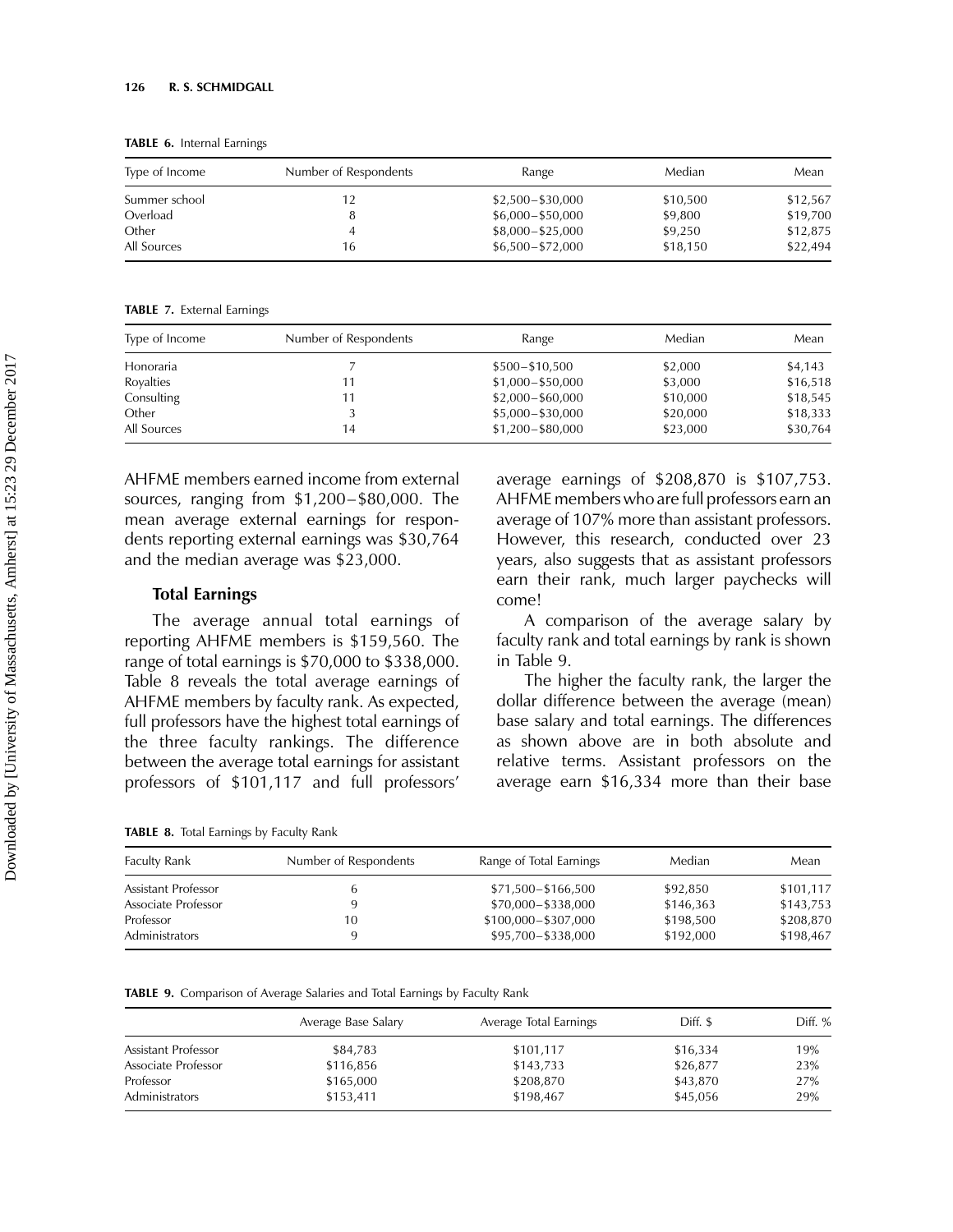salaries, which is a 19% difference, whereas the full professors' annual total earnings are \$208,870, which is 27% greater than their average base salaries of \$165,000. Responding members who are associate professors had an increase in their total compensation of \$26,877 from their base salary, which was a 23% increase in compensation.

## Differences Based on Certification, Type of Institution, and Gender

For 23 years, the results of these surveys have revealed types of certification, types of institution, and gender of respondents. The median averages for this 2012 survey are shown for salary, total compensation received from their universities, and total compensation for these categories in Table 10.

Based on figures reported in Part A of Table 10, 16 of the academicians were employed by public institutions and nine by private institutions. Across all three levels of compensation, that is, annual salary to total compensation, privately employed professors earn more. The mean salary difference is \$17,750 per year, whereas the median total compensation difference is \$37,150.

Differences based on gender are clear, though only three women responded to this survey. Women earned a median average salary

of \$21,400 less and an average of \$38,550 less from their universities. Overall, all women received \$47,300 less than males in total compensation.

Finally, certification does not appear to make a difference. Eight respondents of the 25 (32%) have at least one professional certification. The certified respondents received an average of \$10,100 less in salary and \$19,900 less in total compensation than the respondents who did not have any certification.

#### Comparisons to Prior Years

Similar studies of total annual earnings of AHFME members were conducted for 1989– 2011 (Schmidgall, 1990–2012). A brief comparison of the results is shown in Table 11. Overall, average salaries increased from 1989– 1991, dropped slightly in both 1992 and 1993, increased significantly from 1994 to 1996, dropped slightly in 1997, increased annually for 1998 through 2002, dropped slightly in 2003, increased in 2004, dropped significantly in 2005, increased in both 2006 and 2007, dropped in 2008–2010, and increased in 2011 and 2012.

#### Comparisons to Others

It is interesting to compare the above results to the average compensation of financial

TABLE 10. Median Compensation by Type of Institution, Gender, and Certification

| Part A                    |                     | Type of Institution |            |
|---------------------------|---------------------|---------------------|------------|
|                           | Public ( $n = 16$ ) | Private $(n = 9)$   | Difference |
| Annual Salary             | \$112,250           | \$130,000           | \$17,750   |
| University Total          | \$125,750           | \$138,500           | \$12,750   |
| <b>Total Compensation</b> | \$129,350           | \$166,500           | \$37,150   |
| Part B                    |                     | Gender              |            |
|                           | Female $(n = 3)$    | Male ( $n = 22$ )   | Difference |
| Annual Salary             | \$95,700            | \$117,100           | \$21,400   |
| University Total          | \$95,700            | \$134,250           | \$38,550   |
| <b>Total Compensation</b> | \$95,700            | \$143,000           | \$47,300   |
| Part C                    |                     | Certification       |            |
|                           | No $(n = 17)$       | Yes $(n = 8)$       | Difference |
| Annual Salary             | \$116,700           | \$106,600           | \$10,100   |
| University Total          | \$133,500           | \$115,350           | \$18,150   |
| <b>Total Compensation</b> | \$140,500           | \$120,600           | \$19,900   |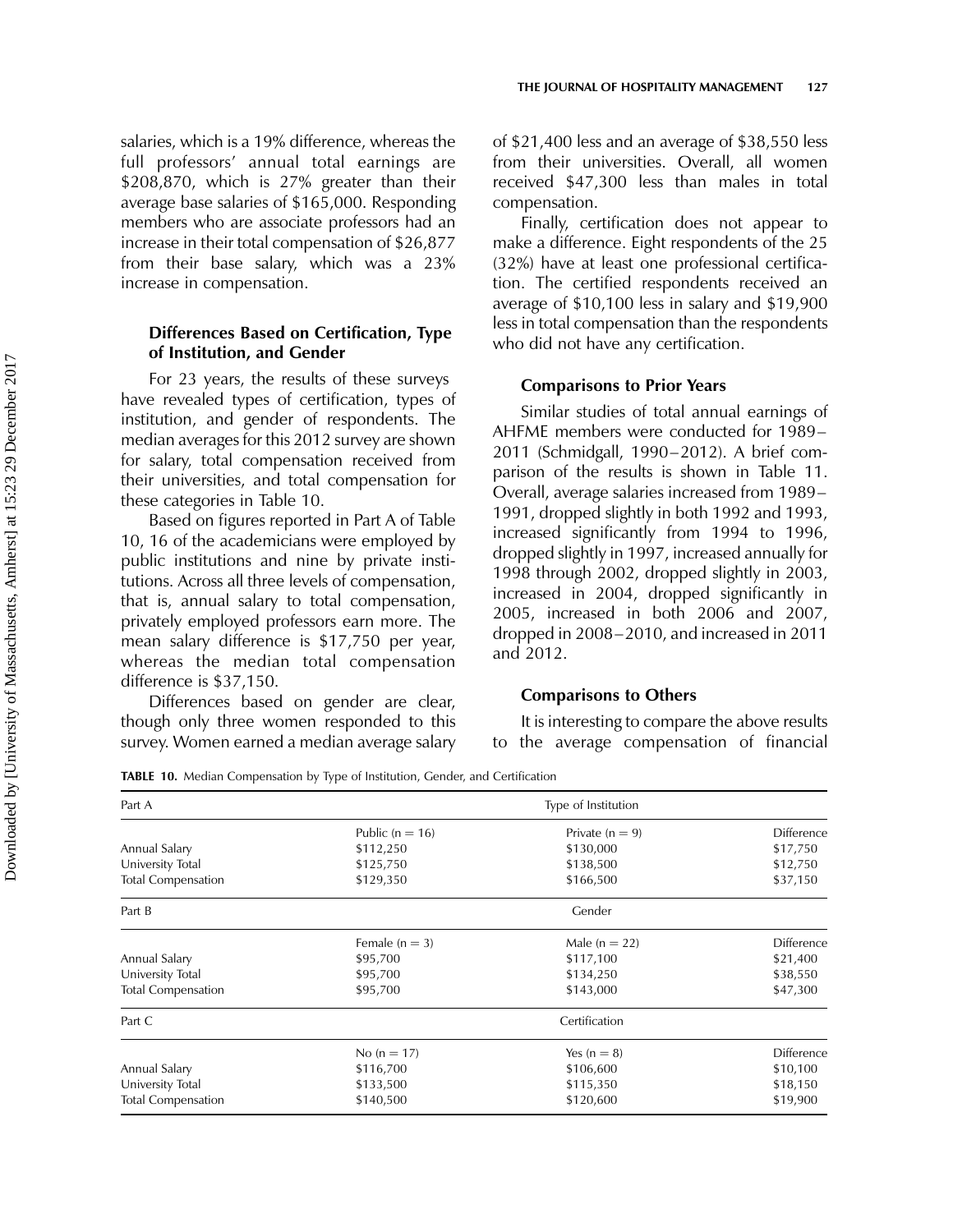| TABLE 11. Comparative Salaries and Total Earnings, 1 |             |           | 989–2012                                                         |                                                                                        |                                                                               |                                                                             |                                                                            |                                                                                                |                                                                                    |                                                                                           |                                                                           |                                                                            |
|------------------------------------------------------|-------------|-----------|------------------------------------------------------------------|----------------------------------------------------------------------------------------|-------------------------------------------------------------------------------|-----------------------------------------------------------------------------|----------------------------------------------------------------------------|------------------------------------------------------------------------------------------------|------------------------------------------------------------------------------------|-------------------------------------------------------------------------------------------|---------------------------------------------------------------------------|----------------------------------------------------------------------------|
|                                                      | 1989        | 1990      | 1991                                                             | 1992                                                                                   | 1993                                                                          | 1994                                                                        | 1995                                                                       | 1996                                                                                           | [66]                                                                               | 1998                                                                                      | 1999                                                                      | 2000                                                                       |
| Average Annual Salaries                              | \$43,000    | \$50,820  |                                                                  | \$51,491<br>\$66,479<br>\$43,760<br>\$52,680<br>\$55,391<br>\$95,391                   |                                                                               | \$57,390<br>\$75,128<br>\$27,000<br>\$49,072<br>\$108,783<br>\$108,783      | 559263<br>574,106<br>537,337<br>553,086<br>573,795<br>572,750              | \$70,473<br>\$88,186<br>NA<br>\$64,386<br>\$82,203<br>\$115,493                                |                                                                                    |                                                                                           |                                                                           |                                                                            |
| Average Total Annual Earnings                        | \$65,415    | \$69,106  |                                                                  |                                                                                        |                                                                               |                                                                             |                                                                            |                                                                                                |                                                                                    |                                                                                           |                                                                           |                                                                            |
| Instructor                                           | \$38,250    | \$39,400  |                                                                  |                                                                                        |                                                                               |                                                                             |                                                                            |                                                                                                |                                                                                    |                                                                                           |                                                                           |                                                                            |
| Assistant Professor                                  | \$52,540    | \$59,096  |                                                                  |                                                                                        |                                                                               |                                                                             |                                                                            |                                                                                                |                                                                                    |                                                                                           |                                                                           |                                                                            |
| Associate Professor                                  | \$65,511    | \$66,152  |                                                                  |                                                                                        |                                                                               |                                                                             |                                                                            |                                                                                                |                                                                                    |                                                                                           |                                                                           |                                                                            |
| Full Professor                                       | \$99,207    | \$96,917  |                                                                  |                                                                                        |                                                                               |                                                                             |                                                                            |                                                                                                |                                                                                    |                                                                                           |                                                                           |                                                                            |
| Administrator                                        |             | 571,667   | 51,613<br>668,642<br>640,765<br>653,775<br>571,057<br>69,842     |                                                                                        | 551,428<br>570,460<br>543,000<br>556,478<br>573,433<br>57,433                 |                                                                             |                                                                            |                                                                                                | \$68,827<br>\$93,533<br>\$29,000<br>\$68,360<br>\$67,729<br>\$121,408<br>\$121,408 | \$70,125<br>\$89,825<br>\$75,500<br>\$64,875<br>\$85,335<br>\$126,447<br>\$94,775         | 570,434<br>596,620<br>512,000<br>566,583<br>5103,070<br>511,943           | \$74,259<br>\$97,373<br>\$73,333<br>\$61,938<br>\$93,805<br>\$131,618      |
|                                                      | <b>2001</b> | 2002      | 2003                                                             | 2004                                                                                   | 2005                                                                          | 2006                                                                        | 2007                                                                       | 2008                                                                                           | 2009                                                                               | 2010                                                                                      | 2011                                                                      | 2012                                                                       |
| Average Annual Salaries                              | \$77,619    | \$87,250  |                                                                  |                                                                                        |                                                                               |                                                                             |                                                                            |                                                                                                |                                                                                    |                                                                                           |                                                                           |                                                                            |
| Average Total Annual Earnings                        | \$102,456   | 5115, 111 | 86,520<br>5113,637<br>535,500<br>579,371<br>5152,779<br>5113,964 | \$94,075<br>\$119,117<br>\$45,000<br>\$87,022<br>\$115,464<br>\$11,227<br>\$16,127,318 | 588,502<br>5122,599<br>545,500<br>598,333<br>5132,530<br>5164,833<br>5164,833 | 897,906<br>5127,007<br>545,000<br>595,038<br>5127,141<br>515,877<br>595,967 | 5112,439<br>5144,897<br>VA<br>5148,967<br>5148,967<br>5189,250<br>5167,875 | $$112,205$<br>$$148,931$<br>$$148,7305$<br>$$87,305$<br>$$168,387$<br>$$194,636$<br>$$194,635$ | 5112,153<br>5153,505<br>5156,844<br>5156,844<br>5215,663<br>5217,500               | $$104,979$<br>$$128,195$<br>$$14$<br>$$888,998$<br>$$127,114$<br>$$173,180$<br>$$173,180$ | 5119,500<br>5126,054<br>VA<br>594,776<br>5146,363<br>5184,000<br>5159,592 | \$126,376<br>\$159,560<br>\$101,117<br>\$143,753<br>\$143,870<br>\$208,467 |
| Instructor                                           | \$40,000    | \$53,162  |                                                                  |                                                                                        |                                                                               |                                                                             |                                                                            |                                                                                                |                                                                                    |                                                                                           |                                                                           |                                                                            |
| Assistant Professor                                  | \$79,967    | \$90,621  |                                                                  |                                                                                        |                                                                               |                                                                             |                                                                            |                                                                                                |                                                                                    |                                                                                           |                                                                           |                                                                            |
| Associate Professor                                  | \$89,561    | \$103,732 |                                                                  |                                                                                        |                                                                               |                                                                             |                                                                            |                                                                                                |                                                                                    |                                                                                           |                                                                           |                                                                            |
| Full Professor                                       | \$148,803   | \$152,623 |                                                                  |                                                                                        |                                                                               |                                                                             |                                                                            |                                                                                                |                                                                                    |                                                                                           |                                                                           |                                                                            |
| Administrator                                        | \$91,191    | .104, 841 |                                                                  |                                                                                        |                                                                               |                                                                             |                                                                            |                                                                                                |                                                                                    |                                                                                           |                                                                           |                                                                            |
|                                                      |             |           |                                                                  |                                                                                        |                                                                               |                                                                             |                                                                            |                                                                                                |                                                                                    |                                                                                           |                                                                           |                                                                            |

| l             |  |
|---------------|--|
| !<br>>        |  |
| ،<br>با<br>l  |  |
| ç<br>١<br>l   |  |
|               |  |
|               |  |
|               |  |
|               |  |
| I             |  |
| I             |  |
| J<br>I        |  |
|               |  |
| í             |  |
| ï             |  |
|               |  |
|               |  |
| המות המות     |  |
|               |  |
|               |  |
|               |  |
|               |  |
|               |  |
|               |  |
|               |  |
|               |  |
| I             |  |
|               |  |
|               |  |
|               |  |
|               |  |
| $\frac{1}{f}$ |  |
|               |  |
|               |  |

128 R. S. SCHMIDGALL

Note. \* Not included in the 1989 survey. Note. \*Not included in the 1989 survey.